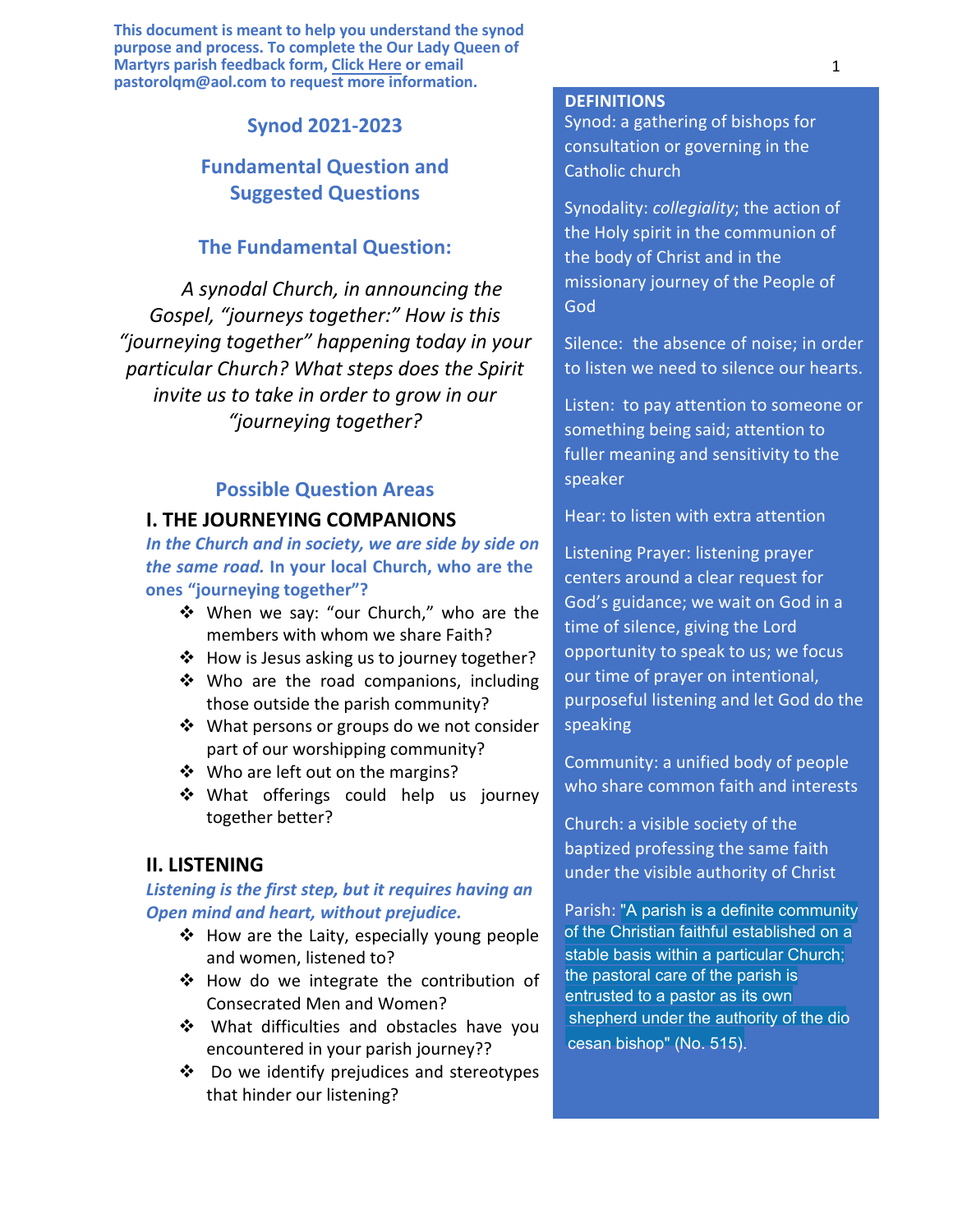*Parrhesia*: Pope Francis draws attention to this word which means to speak with courage and openness

Ministry of Reader: a person chosen or set apart to read sacred Scripture during liturgical celebrations

Extraordinary Ministry of Holy Communion: the ministry of bringing the sacrament of the Body and Blood of Christ to the People of God; witnessing to the real presence of Christ in the Eucharistic meal

Ministry of Catechist: a formal new ministry to be fully developed for lay members of the faith, duly instructed and who lead an outstanding Christian life, who devote themselves to setting forth the teaching of the Gospel and organizing liturgies and works of charity under the direction of a pastor or missionary



## **II. LISTENING (cont.)**

 How do we listen to the social and cultural context in which we live?

What joys did these experiences of journey provide?

## **III. SPEAKING OUT**

*All are invited to speak with courage and parrhesia, that is, integrating freedom, truth, and charity.* 

 $\cdot$  How do we promote a free and authentic style of communication with the community and its organizations?

❖ How do we listen?

 How do we encourage openness our society to those who are poor or living on the margins?

 $\mathbf{\hat{P}}$  When and how do we manage to say what is important to us?

How do we use the media system (not only Catholic media) work?

 $\cdot \cdot$  Who speaks on behalf of the Christian community, and how are they chosen?

❖ How can the Church better listen to all voices?

## **IV. CELEBRATING**

## *"Journeying together" is only possible if it is based on communal listening to the Word and the celebration of the Eucharist.*

 How do prayer and liturgical celebration inspire and direct our "journeying together"?

 $\cdot$  Do we use prayer and liturgy to direct our most important decisions?

 $\cdot$  How do we promote the active participation of all the Faithful in the liturgy and promote holiness?

 $\cdot \cdot$  How do we inspire the faithful to participate in the ministries of reader and acolyte? The new ministry of the Catechist?

## **V. CO-RESPONSIBLE IN THE MISSION**

*Synodality is at the service of the Church's mission, in which all her members are called to participate.*

 $\cdot$  Since we are all missionary disciples, how is each Baptized person called to serve in the mission?

 $\cdot$  What kind of change can build up the Church for today's social and cultural context?

 $\cdot \cdot$  How does the community support its members committed to service in society (social and political commitment, in scientific research and teaching, in the promotion of social justice, in the protection of human rights, and in caring for the Common home, etc.)?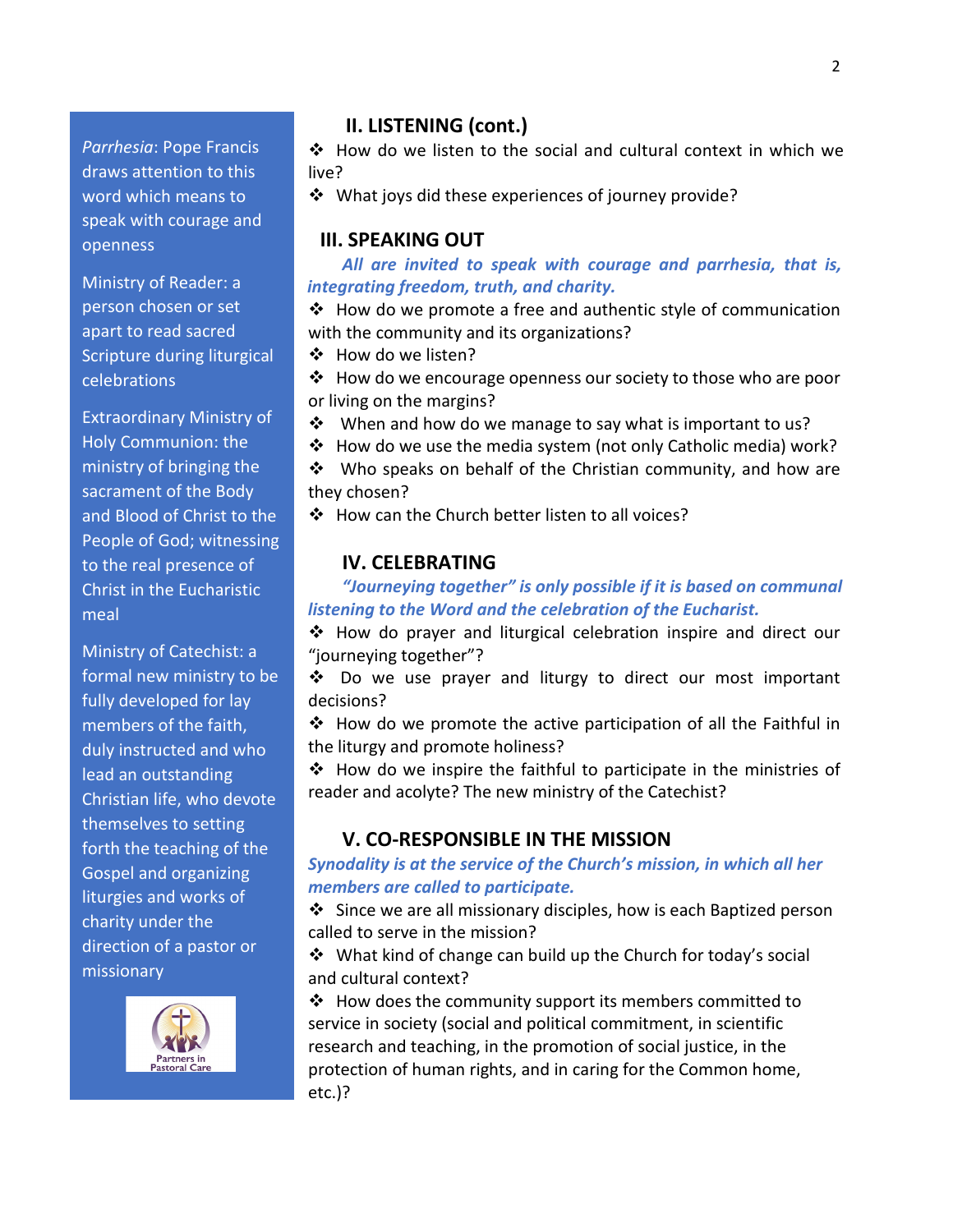- $\clubsuit$  How do you help them to live out these commitments in a spirit of love and concern for the mission?
- $\clubsuit$  How is discernment about mission-related choices made, and who participates in it?
- $\clubsuit$  How are the different traditions of the Church, especially those of other Eastern Rites, adapted, with respect so that we may journey together, in an effective Christian witness?
- $\div$  How does collaboration work in parts of the Diocese that have very different ethnic and cultural customs and traditions?
- $\div$  How can we discern together these "mission related" choices for the life of the church?

# **VI. DIALOGUE IN CHURCH AND SOCIETY**

*Dialogue is a path of perseverance that also includes silences and sufferings, but which is capable of gathering the experience of persons and peoples.*

- What are the places and ways of speaking with each other within our parish community?
- ❖ What are the divisions, lack of vision, or conflicts, that make it difficult to share?
- $\triangleq$  How do we promote collaboration with neighboring parishes, with and among religious communities in the area, with and among lay associations and ecclesial movements, etc.?
- ❖ What experiences of dialogue and shared commitment do we have with believers of other religions and with non-believers?
- $\div$  How does the Church dialogue with and learn from other areas of society: the world of politics, economics, culture, civil society, the poor…?

Authority: the right of a community to direct and guide its members to cooperate toward the good of society; ultimately all authority comes from God

Christian Denomination: a distinct religious body within Christianity identified by traits, such as name, organization, leadership and doctrine



# **VII. WITH THE OTHER CHRISTIAN DENOMINATIONS**

*The dialogue between Christians of different confessions, united by one Baptism, has a special place in the synodal journey.* 

- What relations do we have with the brothers and sisters of other Christian denominations?
- What areas do they concern?
- What fruits have we drawn from this "journeying together"?
- ❖ What are the difficulties?

# **VIII. AUTHORITY AND PARTICIPATION**

*A synodal Church is a participatory and co-responsible Church.*

- $\clubsuit$  How do we identify the goals to be pursued, the way to achieve them, and the steps to be taken?
- $\clubsuit$  How is authority exercised within our parish Church?